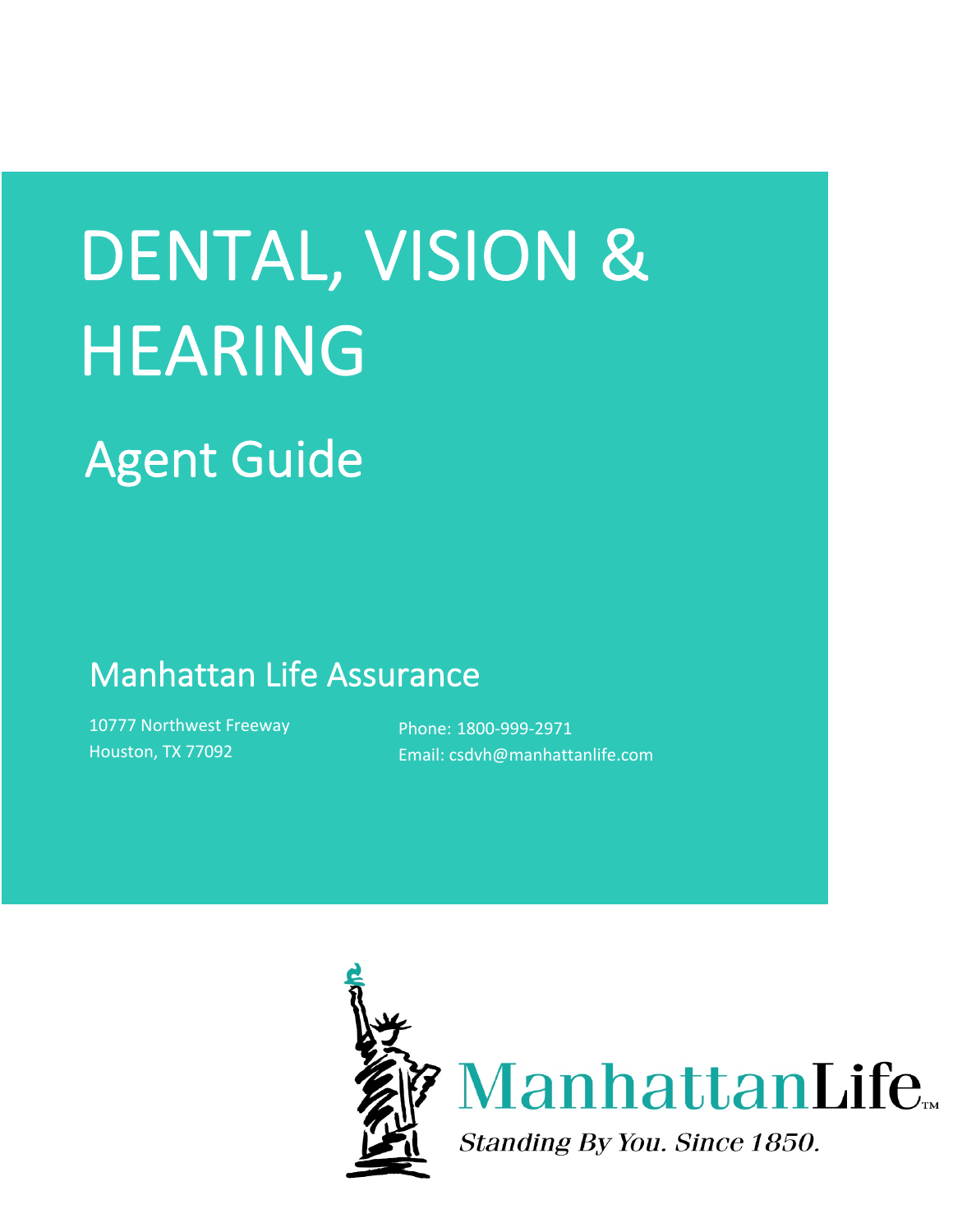# Table of Contents

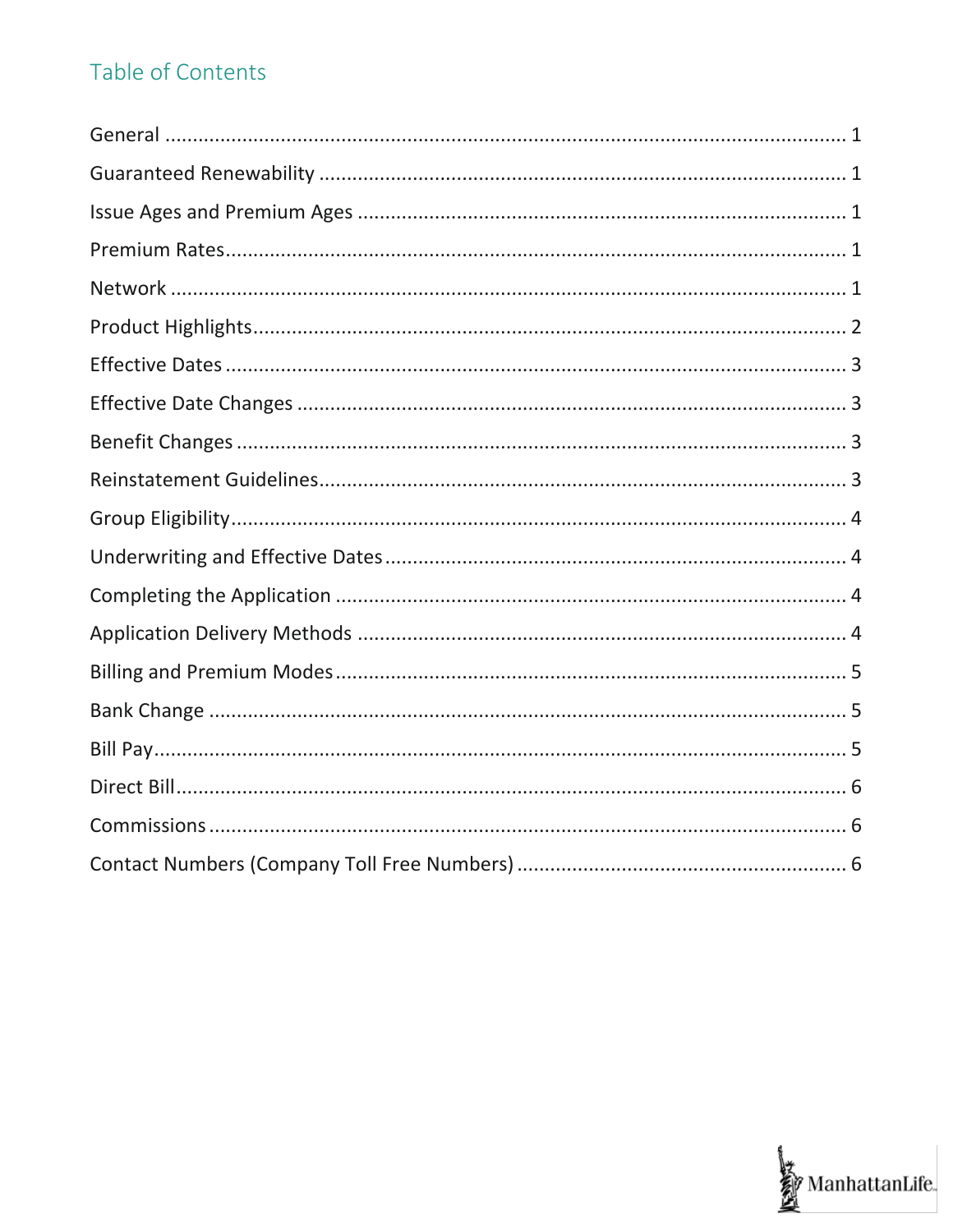## General

The policy form is a Limited Dental, Vision & Hearing product. The product, as filed in the State of Florida, has the Vision and Hearing benefits filed as Riders.

# Guaranteed Renewability

Guaranteed Renewable for the life of the policy. Subject to the Company's right to change premiums (may vary by state).

# Issue Ages and Premium Ages

In computing premiums, the Company uses "Age of Last Birthday" on these policy forms. The two-parent family premium is based on the older age for bank draft sales and the employee's age for payroll sales. No adult over age 85 is eligible for coverage.

#### **All States:**

- **•** Individual (age rate 18-85) and child (age rate  $3 17$ )
- Dependents under age 3 not eligible
- Child only policies not accepted
- Increase in benefit amount are processed by PHS
- Decreases allowed at any time
- § Dependents eligibility are based on the provisions in the policy print for the state applied.

### Premium Rates

Family rates are quoted to Individual / Spouse, Individual / 2+ Children or Individual, Spouse and up to 3 Children. Additional children are charged the age 3 – 17 rate per person.

One parent and one child only will be charged the individual plus the age  $3 - 17$  rate. Single parent (individual and one child) premiums cannot be added and entered as a lump sum on the base / primary insured.

## Network

We utilize the Careington Maximum Care PPO Dental network and DentaMax.

Policyholders are not required to visit a network provider and can use the dentist of their choice.

Using a network provider, however, may result in a better discounted rate, thus extending the amount remaining of a given Policy Year maximum.

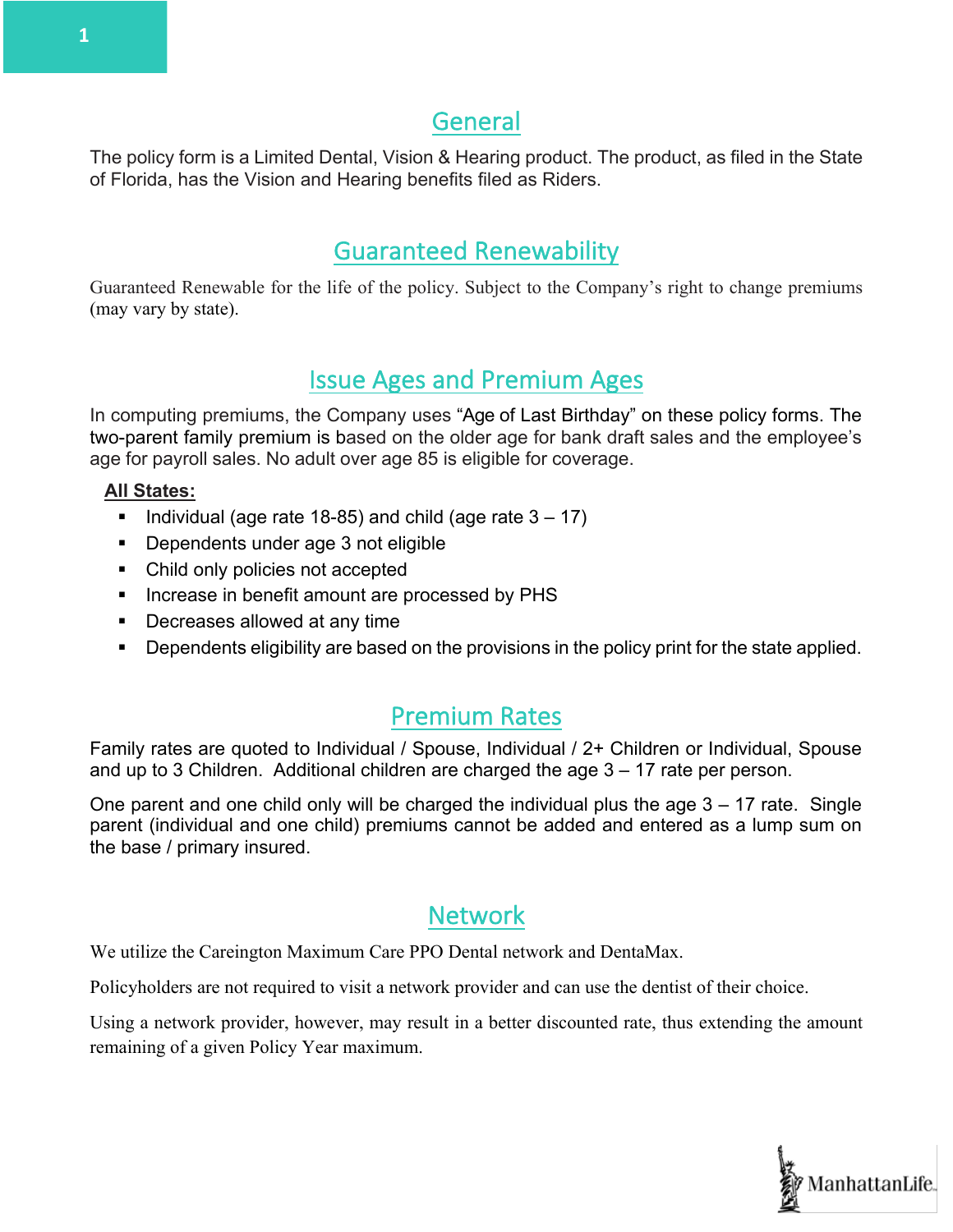# Product Highlights

**Waiting Periods:** Depending on the benefit, there are waiting periods for certain services. Please consult your brochure and ensure that the consumer understands the waiting period provisions as outlined in the brochure.

**Annual Maximums:** There are three Policy Year Plan Maximums available (\$1,000, \$1,500 and \$3,000). (may vary by state). Unused Annual Maximums do not roll over to the next year.

**Annual Deductible:** There is a \$100 per person/per year deductible. Deductible applies to all services.

**Claim Adjudication:** When services are eligible for claim, the amount is based on a percentage based on how long the policy has been effective. It is important and helpful that applicants understand how the policy works and the manner in which a claim is to be adiudicated.

For example, if after a 12-month waiting period a policyholder was to have Major Services, they would receive 60% of the billed charge in Year 1 that the policy is in force. If the same procedure were to occur in Year 2, the benefit percentage would be 70% of the billed charge (due to certain state regulations, percentage may vary in certain states, notably Ohio).

**Usual & Customary:** As standard in the industry, we adjudicate claims based on Usual, Customary and Reasonable fees (UCR). It is important that agents and applicants understand this (see below).

**Usual Fee:** Dentists charge this fee most often for a given type of dental work.

**Customary Fee:** This refers to the fee level that the administrator of a dental benefit plan sets. They base this amount on actual fees dentists have billed for a certain type of dental work. It is the most an insurer will pay under a plan for that type of work.

**Reasonable Fee:** This is the fee a dentist charges for dental work that is more complex than usual. For instance, work that has been changed by the nature and severity of the problem that is being treated. It accounts for any medical or dental complications or unusual circumstances. Thus, it may differ from the dentist's "usual" fee or the plan's "customary" fee.

Indemnity plan claims (including ours, are based on UCR. This type of plan pays each claim based on the amount insurers determine to be usual, customary, and reasonable for each type of work and for each market area. Fees for service may vary by geographical area.

**Claim Processing:** Claims billing is determined by the provider; Providers can bill MAC by completing the ADA form or insured can file a claim by completing the MAC claim form. Claims forms must be submitted with supporting documentation.

#### **Claims may be filed up to 15 months from the service date**

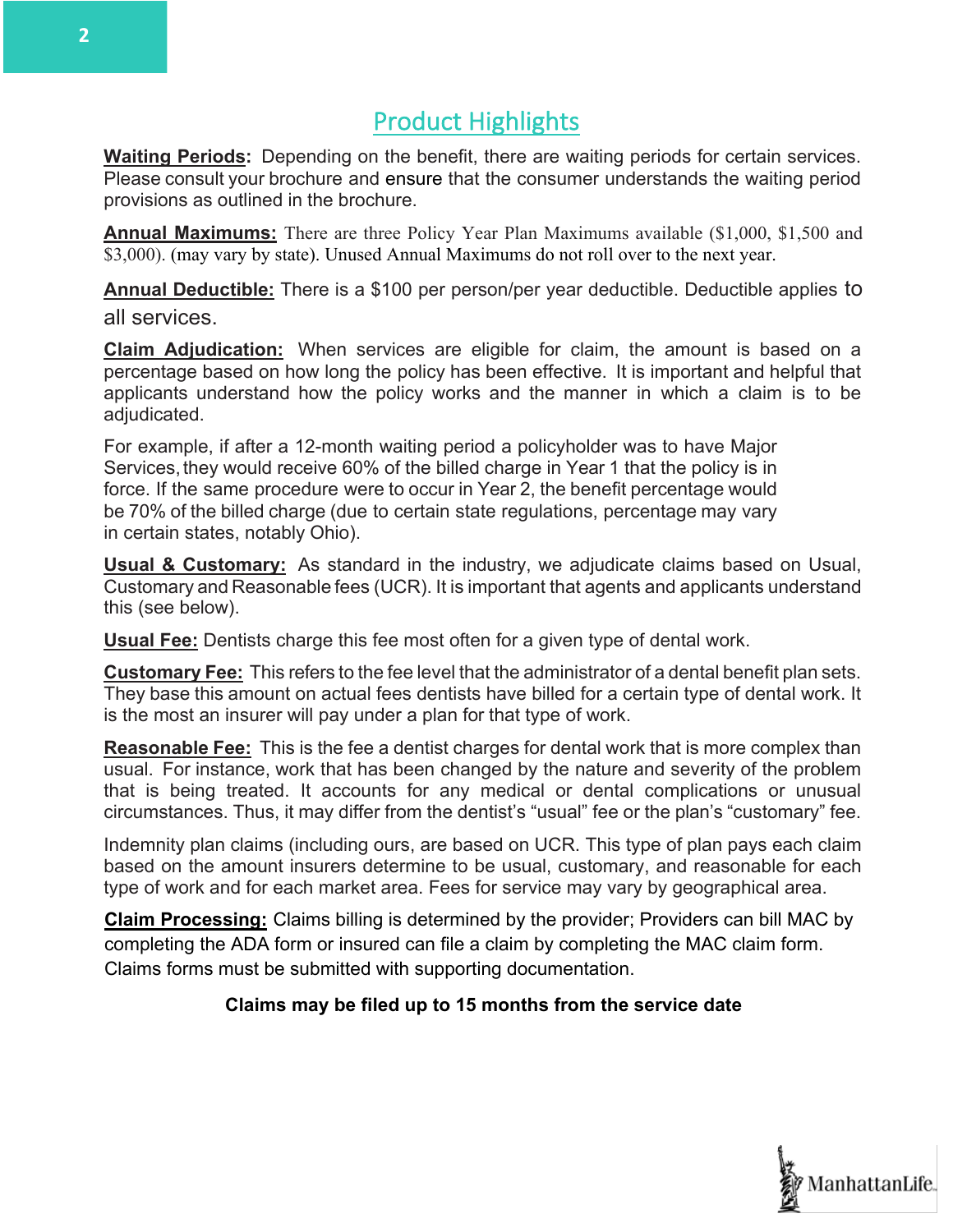# Effective Dates

The Effective Date of a policy will be the policy date on the policy schedule page. It is not the date the date the application is signed. The effective date cannot be the application signature date. Policyholders can choose 1 day after up to 6 months from the signature date. Effective dates can only be from the  $1<sup>st</sup>$  to the 28<sup>th</sup> of any month.

# Effective Date Changes

Policyholders can request an effective date up to 6-months from the signature date. Changes can be made by contacting customer service at 1800-999-2971, option 2.

#### WE DO NOT BACK DATE POLICY EFFECTIVE DATES BEYOND APPLICATION SIGNATURE DATE

# Benefit Changes

 $\triangleright$  Benefit Increases and decreases require a new application to be submitted.

- Benefit Increases are allowed only on the policy anniversary date.
- The additional benefit amount will be subject to first policy year coverage percentage and waiting periods
- A rider for the additional increase would be added to the policy.

For additional information please contact customer service at 1800-999-2971, option 2.

- $\triangleright$  Dependent addition or removal
	- **EXECT** Addition of dependents require a new application.
	- Removal of dependents can be requested through email, fax, mail.

# Reinstatement Guidelines

Insureds may pay back premiums and reinstate with no lapse in coverage within 30 days of the Term Date. If outside of 30 days, the insured must submit a request in writing to reinstate. A notice will be mailed providing the steps to bringing the policy current. The policy will have a gap in coverage.

In order to apply for new coverage, they must be inactive for 90 days from the Term Date. Please note, waiting periods start over, including deductibles.

Below are the guidelines needed for processing:

- Family Rates includes a maximum of 3 children
- Individual Age  $18 85$
- Guaranteed Issue Guaranteed renewable for life (may vary by state).

#### **An applicant cannot have more than 1 active DVH policy**

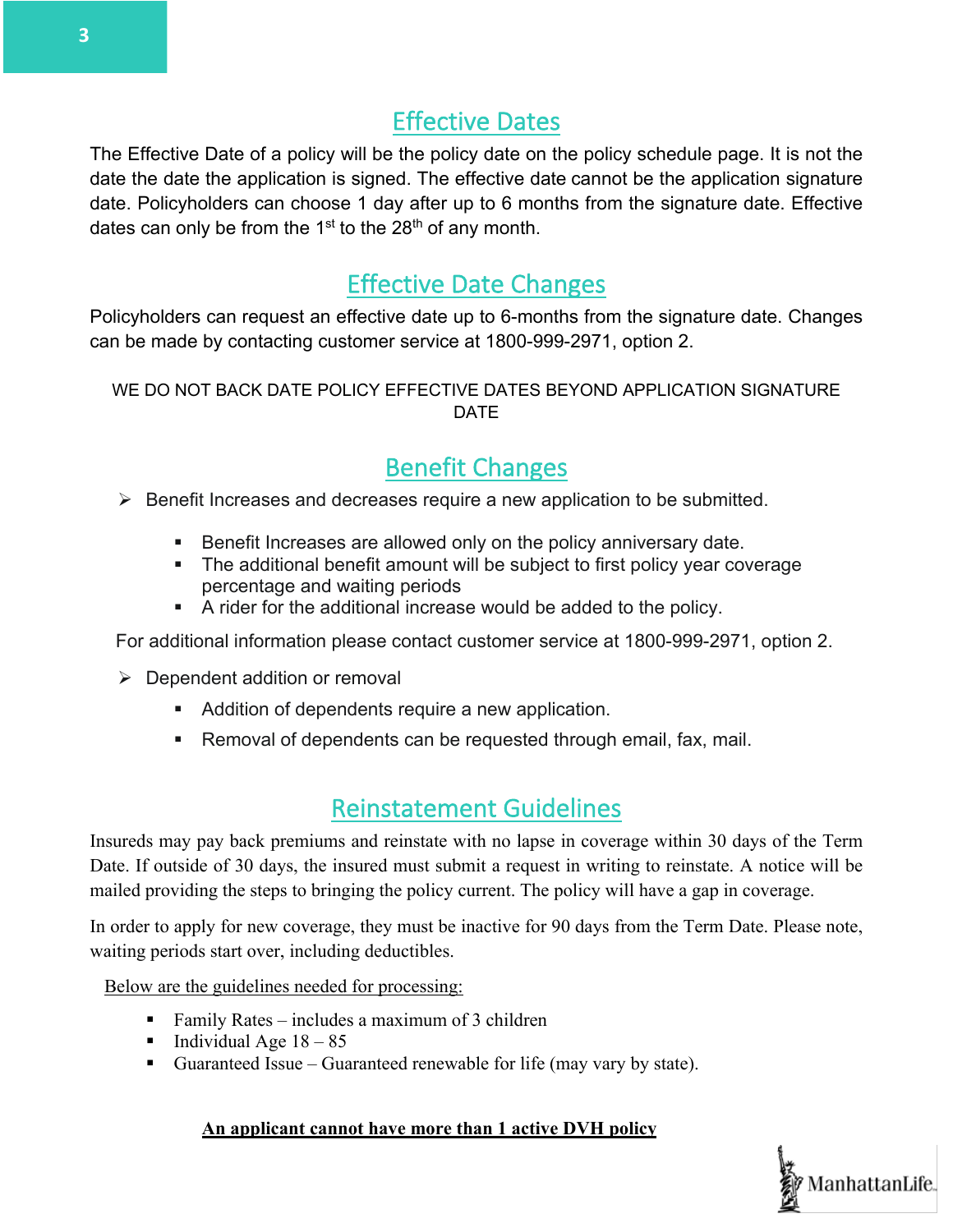## Group Eligibility

A minimum participation of 3 eligible lives is required for group billing.

Coverage may not be backdated.

# Underwriting and Effective Dates

Coverage is guaranteed issue.

The "Effective Date" of a policy will be the policy date stated on the policy schedule page. It is not the date the application is signed. Policies will not be effective the 29, 30 or 31st of the month.

# Completing the Application

Prior to soliciting any applications, you must be properly licensed and/or appointed by the department of insurance and the Company in the state you are soliciting applications.

Use the appropriate state version of the DVH application, as well as current approved state sales material.

In addition, an Outline of Coverage for this product must be left with the applicant. Complete all questions on the application.

# Application Delivery Methods

Agents can submit applications by:

- US Mail
	- o Regular Mail: PO Box 924408, Houston, TX 77292-4408
	- o Specialty Mail: DVH Dept., 10777 Northwest Freeway, Houston, TX 77092
- § Fax: 713-583-0677, Attention: DVH New Business
- § Easy UPLOAD: Log in to the agent portal and access from the agent dashboard
- Online Electronic Application: Log in to the agent portal; click on agent tools; click Individual enrollment.

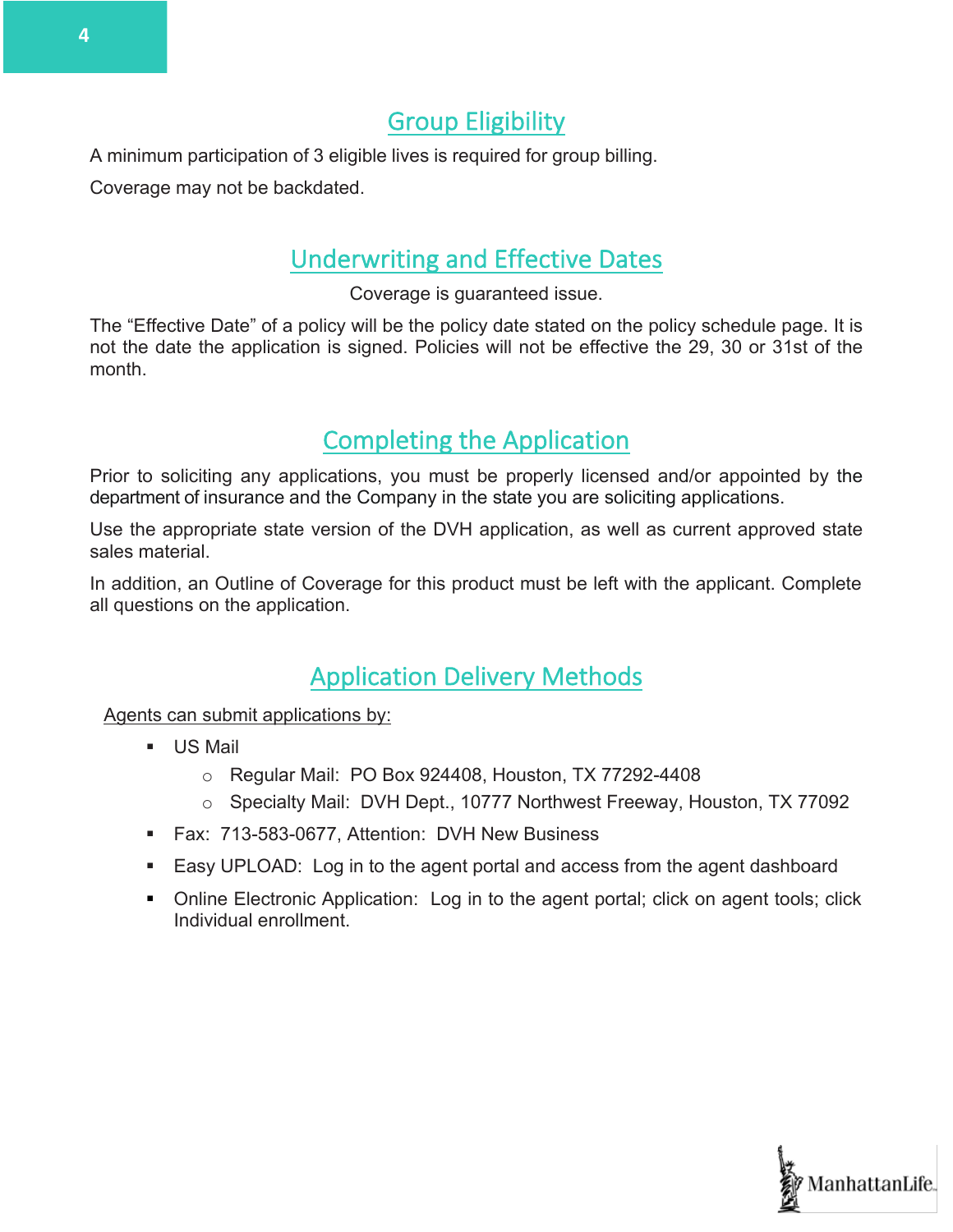## Billing and Premium Modes

The Company accepts business on the Bank Draft (EFT), List Bill and Direct methods of payment.

The annual, semi-annual and quarterly modes of payment are acceptable for all forms of payments. Monthly premium notices are not available.

The Company does not accept: post-dated checks; (b) C.O.D. applications; (c) partial payments; (d) money orders or cashier checks; (e) applications with the date altered; (f) applications where "white-out" has been used; (g) personal checks from an agent or agency.(H) Credit Cards, Debit Cards, Prepaid Cards. All premium checks must be payable to ManhattanLife Insurance Company of America or Family Life Insurance Company.

# Bank Change

Bank change request require an updated Bank Draft Authorization form, or the insured can send in a letter from the bank on bank letterhead. The insured can complete the bank change request by one of the following Methods:

#### **Bank Letterhead**

Insured can have the bank send a letter with their routing and account number. The letter must include the banks' letterhead, a bank rep's name, address, and phone number. Or request a Bank Draft Authorization form, call 1800-999-2971 option 2.

#### **Bank Draft Authorization form**

Policyholder can log in to their policyholder center > Left side of the screen there is an online forms section  $\geq$  Click on the Bank Draft Authorization form link  $\geq$  Select the policies the insured would like to update and Complete all required fields > Enter the Mother's Maiden Name and Click Confirm. The Electronic BDA will generate in Web Docs. A Premiums rep will update the information. Please advise the caller to allow 1-2 business days for update.

Or Contact customer service at 1800-999-2971 option 2 to request one.

### Bill Pay

Online **bill payment** is a secure electronic **service** that allows customers to **pay bills** without having to write checks and mail them. Online **bill payment** is usually tied to a checking account from which funds are withdrawn electronically for **payment** of one-time or recurring **bills**. This must be set up with the Insured's bank. This option can only be used for Quarterly, Semi-Annual and Annual Direct Bill Mode.

**5**